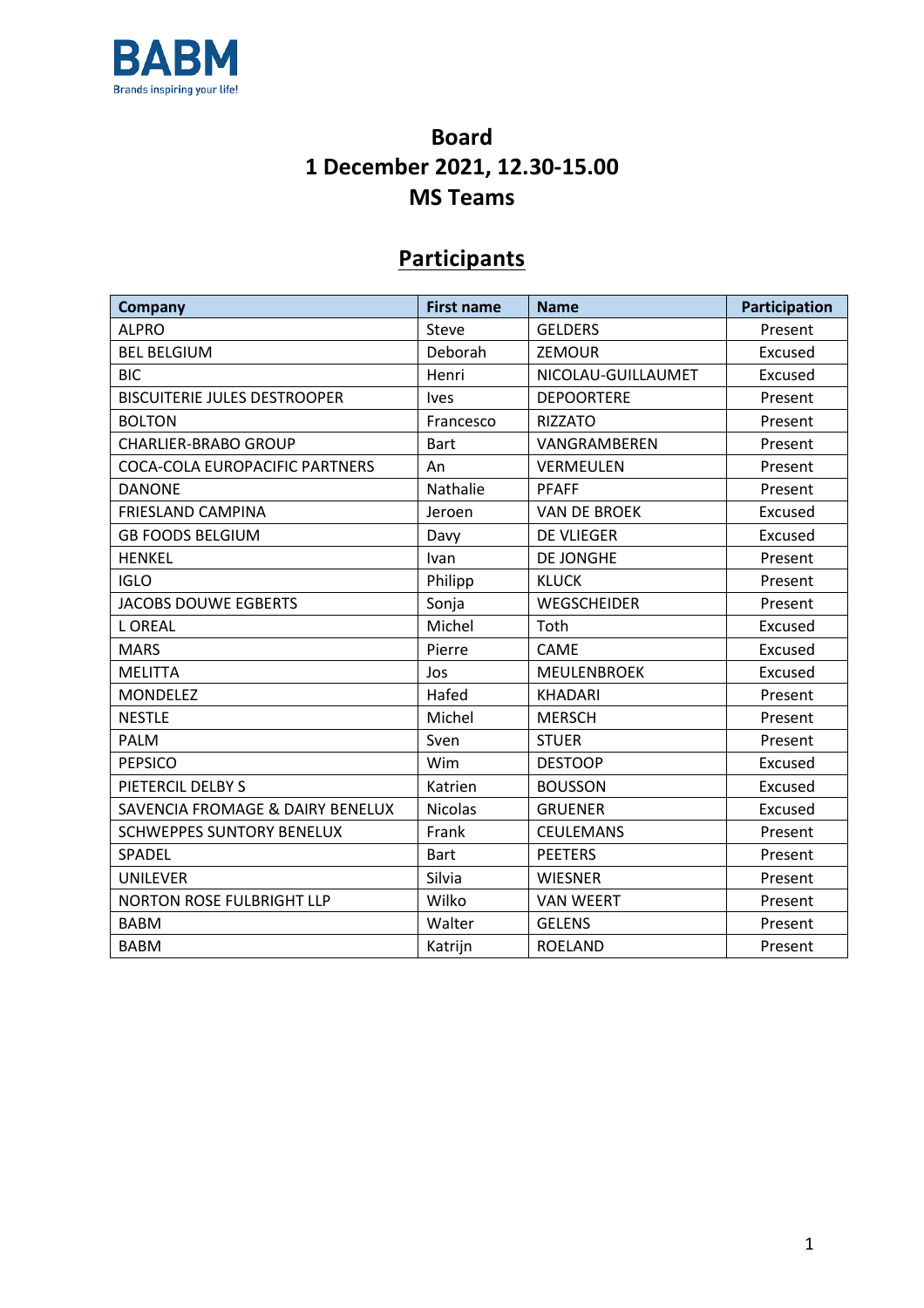

## **Report**

| Agenda item                                        | <b>Decision</b>                                                                                                                                                                                                                                                                                                                                                                                                                                                                                                                                                                                                                                                                                                                                                                                                                                                                                                                                                                                                                                                                                                                                                                                                                                                                                                                                                                                                                                                                                                                                                                                                                                                                                                                                                                                                                                                                                                                                                                                              |  |  |
|----------------------------------------------------|--------------------------------------------------------------------------------------------------------------------------------------------------------------------------------------------------------------------------------------------------------------------------------------------------------------------------------------------------------------------------------------------------------------------------------------------------------------------------------------------------------------------------------------------------------------------------------------------------------------------------------------------------------------------------------------------------------------------------------------------------------------------------------------------------------------------------------------------------------------------------------------------------------------------------------------------------------------------------------------------------------------------------------------------------------------------------------------------------------------------------------------------------------------------------------------------------------------------------------------------------------------------------------------------------------------------------------------------------------------------------------------------------------------------------------------------------------------------------------------------------------------------------------------------------------------------------------------------------------------------------------------------------------------------------------------------------------------------------------------------------------------------------------------------------------------------------------------------------------------------------------------------------------------------------------------------------------------------------------------------------------------|--|--|
| <b>Welcome and</b><br>antitrust caution            | President Ives Depoortere reads the antitrust caution and draws the participants'<br>attention to the BABM meeting guidelines. Both antitrust caution and meeting<br>guidelines (see annex 1) have been distributed to all participants. It is very important<br>that members understand and abide with the antitrust recommendations during their<br>discussions.<br>External legal counsel Wilko van Weert, Norton Rose Fulbright LLP, is present in the<br>meeting to provide guidance and ensure compliance.                                                                                                                                                                                                                                                                                                                                                                                                                                                                                                                                                                                                                                                                                                                                                                                                                                                                                                                                                                                                                                                                                                                                                                                                                                                                                                                                                                                                                                                                                             |  |  |
|                                                    | For an introduction to the topics discussed below, see presentation in annex 2.                                                                                                                                                                                                                                                                                                                                                                                                                                                                                                                                                                                                                                                                                                                                                                                                                                                                                                                                                                                                                                                                                                                                                                                                                                                                                                                                                                                                                                                                                                                                                                                                                                                                                                                                                                                                                                                                                                                              |  |  |
| 1 GS1 Belux strategy,<br>governance & key<br>files | Presentation by Wouter Schaekers (P&G, President GS1 Belux) and Jan Somers (CEO<br>GS1 Belux): see annex 3.<br>The Board thank Wouter and Jan for their open communication. Wouter stresses that<br>GS1 does not work on an island, it is governed by retailers and suppliers together.<br>Thus, suppliers' input on projects, or questions, are welcome at any time.<br>In the masterplan 2020-2022, the focus is on data exchange and data quality; GS1<br>wants to be a service provider rather than a standards organisation. In the FMCG<br>sector, the main focus is on data quality. Data quality is about trusted data and<br>effective sharing of those data through GDSN. Wouter presents the journey to trusted<br>data and the MyProductManager (MPM), gathering all GS1 applications and services.<br>Data quality is monitored through machine validations (DQ reports) and digital audits<br>of the label data vs MPM data. All Board members will receive the data quality report<br>for their company in the coming days. GS1 Belux will also provide a benchmark for<br>companies.<br>The Belux audit programme is a digital one, managed by GS1 inhouse, whereas the<br>Dutch Kwalitijd programme conducts physical audits through external partners. There<br>is no reciprocity yet between the two, but for the moment only Belgian SKUs are<br>included in the audit. As regards GDSN, Carrefour is making progress but no definitive<br>timeline is committed to. If attributes can be shared via GDSN (post-award), it is the<br>objective of GDSN to have no excels on top any more. This is measured in the GS1<br>roadmap and a focal point for the GS1 Board.<br>The new governance was developed with input from all Board members and stes clear<br>priorities, preferably at BNL level. A call for action will be sent out shortly regarding<br>the top-to-top with retailers and suppliers.<br>To do<br>BABM to distribute individual data quality reports to Board members. |  |  |
| 2 Report 16/06/2021                                | Walter Gelens reports on the action points.<br>No comments.<br><b>Decision</b><br>The report is approved.                                                                                                                                                                                                                                                                                                                                                                                                                                                                                                                                                                                                                                                                                                                                                                                                                                                                                                                                                                                                                                                                                                                                                                                                                                                                                                                                                                                                                                                                                                                                                                                                                                                                                                                                                                                                                                                                                                    |  |  |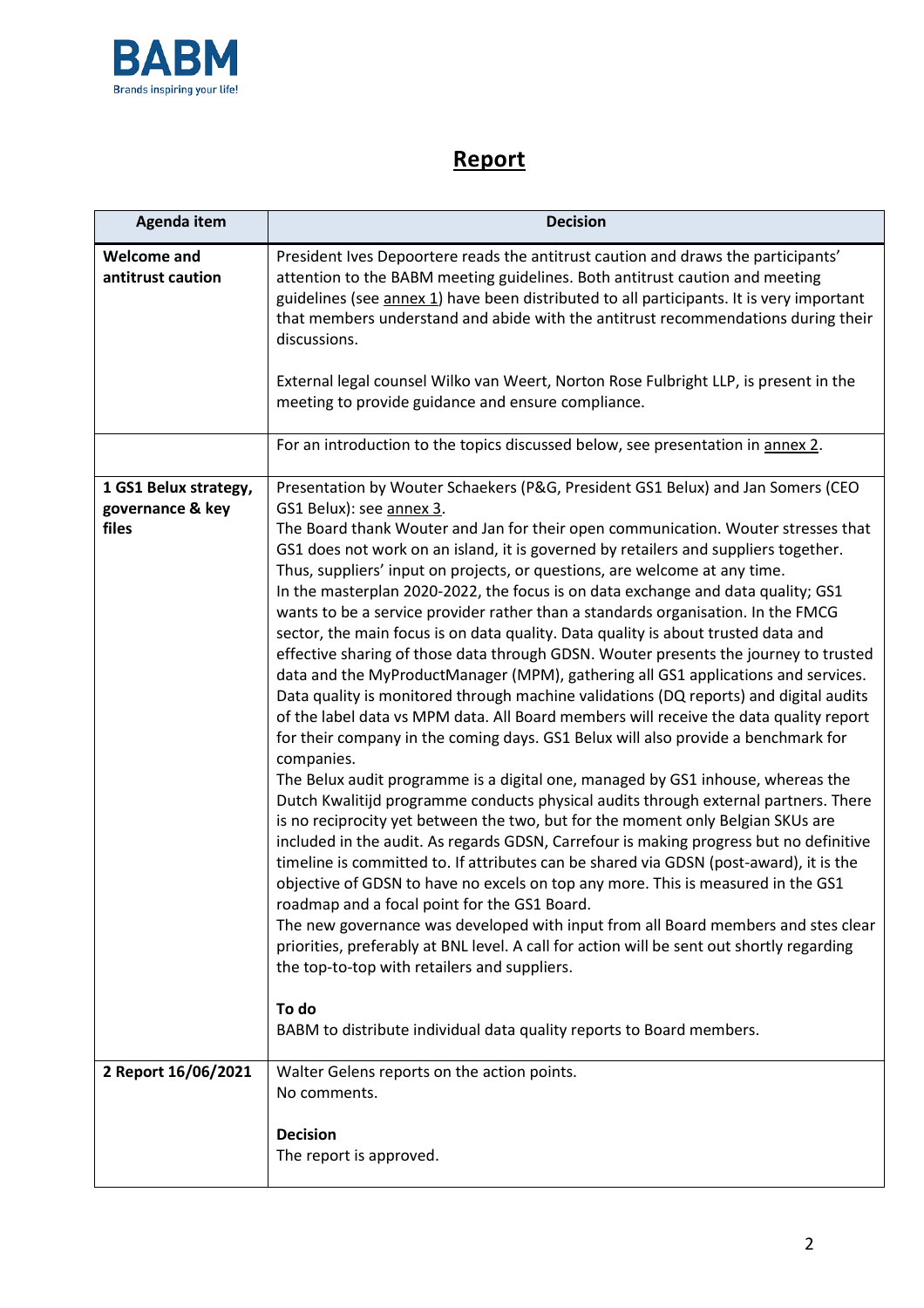

| 3 Ensure a fair trading                                          | Top to Top Delhaize 18/10: debrief<br>$\bullet$                                                                                                                                                                                                                                                                                                                                                                                                                                                                  |
|------------------------------------------------------------------|------------------------------------------------------------------------------------------------------------------------------------------------------------------------------------------------------------------------------------------------------------------------------------------------------------------------------------------------------------------------------------------------------------------------------------------------------------------------------------------------------------------|
| climate & protect our                                            | This meeting was requested by Fevia to discuss UTPs experienced in the framework of                                                                                                                                                                                                                                                                                                                                                                                                                              |
| brands and                                                       | the nutriplus programme by some Private Label producers, who were asked for                                                                                                                                                                                                                                                                                                                                                                                                                                      |
| manufacturers                                                    | additional fees that were not specified in the contract.                                                                                                                                                                                                                                                                                                                                                                                                                                                         |
|                                                                  | Alexandros Boussis, Vincent Thoen and Illya Vandenborre represented Delhaize. Fevia<br>was represented by Bart Buysse, BABM by Walter Gelens.<br>Delhaize also explained the Benelux negotiation process for this year, which was                                                                                                                                                                                                                                                                                |
|                                                                  | rolled out with nearly double as many companies. Depending on the supplier, the lead<br>buy may be in The Netherlands, in Belgium or a combination of both.<br>Regarding the Supply Chain framework, Delhaize commented that it only emits                                                                                                                                                                                                                                                                       |
|                                                                  | penalties in case of severe issues.                                                                                                                                                                                                                                                                                                                                                                                                                                                                              |
|                                                                  | Carrefour Comité de Bonne Conduite 04/10: debrief<br>Carrefour provided an update on the tail assortment negotiation during a meeting<br>with representatives from Ilec, Promarca and BABM. As requested by suppliers<br>organisations, Carrefour will explicitly state and document the starting point at each<br>country level. E-commerce and convenience stores will be taken into account.                                                                                                                  |
|                                                                  | Regarding the overall gain in share of assortment, Carrefour explained that this<br>cannot be calculated based on a weighted average because of provisions in French<br>law, but there will be some reporting on this to suppliers.<br>The Arte documentary on UTPs practiced by supermarkets and ERAs was largely                                                                                                                                                                                               |
|                                                                  | distributed to stakeholders and European and national press. National associations<br>have asked AIM to produce a shorter version with the most compelling scenes in 5<br>minutes.                                                                                                                                                                                                                                                                                                                               |
|                                                                  | EU UTP Directive - transposition Belgium: update<br>٠<br>Despite joint lobbying by BABM, Fevia and AgroFront, the 350 mio € turnover<br>threshold for UTPs in the EU Directive will be maintained in the Belgian law, as voted<br>on 18/11. The threshold is calculated on the international turnover of a company.<br>BABM and Fevia had a meeting with the Cabinet of David Clarinval on 24/11 to discuss<br>the list of UTPs.                                                                                 |
|                                                                  | Belgian agro-food chain consultation 14/10: debrief<br>Given the new UTP law, the governance committee agreed to maintain the existing<br>code of conduct because it is useful in addressing UTPs by companies above the 350<br>mio € turnover threshold, based on global turnover, and more generally it can help<br>avoid legal actions via the mediation procedure it provides.                                                                                                                               |
| 4 Promote<br>collaborative &<br>synergetic customer<br>relations | Let's Reconnect network event 20/10: evaluation & format next editions<br>٠<br>Walter reports on the evaluation by the Commercial Committee of the network event:<br>overall positive experience for the participants, but representation of some retailers<br>(e.g. Delhaize) was on the low side. For future events, the Commercial SteerCo<br>proposes to invite a large team of Delhaize delegates from all departments to the<br>summer BBQ. The Board agrees with this analysis and supports the proposal. |
|                                                                  | Speed tracker 'Back to office': status<br>This tracker was set up by the Commercial SteerCo to provide a benchmark about the<br>return to the office and the organisation of client meetings. Given the current<br>situation, it is put on hold until the covid context improves.                                                                                                                                                                                                                                |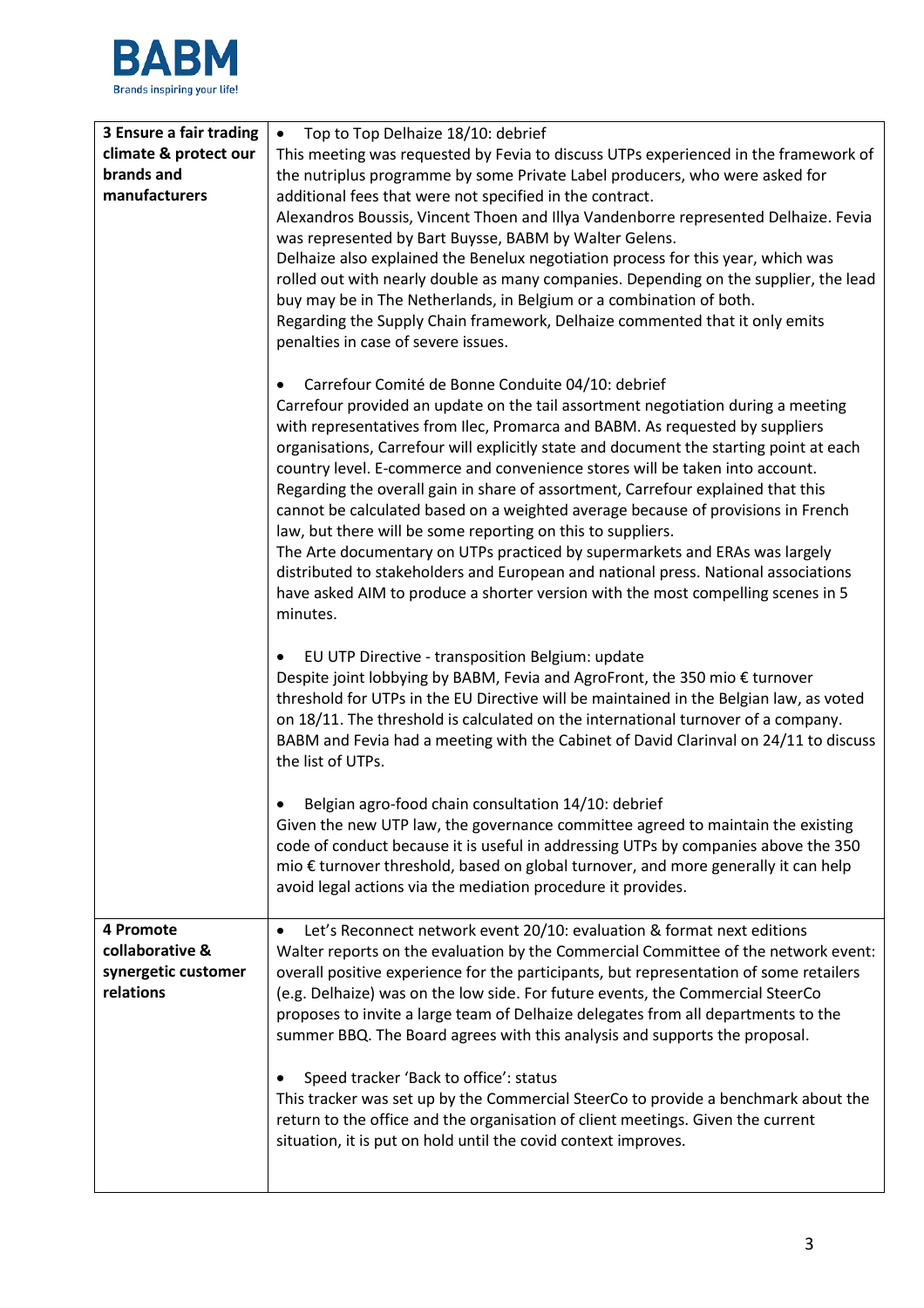

|                                                                            | Commercial Committee Carrefour 18/11: debrief<br>The presentation by Cédric Ammann, Pascal Léglise, Nathalie Matterne and Laurent<br>Baert can be found on the intranet of our website. This was a physical meeting but<br>with extra safety precautions because of the current covid situation.<br>Commercial Committee agenda 2022: preview<br>Walter presents the meeting calendar for next year. All Commercial Committee<br>members have received the outlook invites. For the 24/02 meeting, we will invite<br>Colruyt (delegation TBC).<br>Following the departure of Didier Saccone, who has taken a BNL role at Pernod Ricard,<br>Ann Dhoedt (Soubry) has taken his seat in the Commercial SteerCo.<br>Ivan Gallemaert will be invited to our next Board meeting to present the Committee's<br>activities and way of working. |  |  |
|----------------------------------------------------------------------------|----------------------------------------------------------------------------------------------------------------------------------------------------------------------------------------------------------------------------------------------------------------------------------------------------------------------------------------------------------------------------------------------------------------------------------------------------------------------------------------------------------------------------------------------------------------------------------------------------------------------------------------------------------------------------------------------------------------------------------------------------------------------------------------------------------------------------------------|--|--|
|                                                                            | To do<br>BABM to invite Ivan Gallemaert on 16/03.                                                                                                                                                                                                                                                                                                                                                                                                                                                                                                                                                                                                                                                                                                                                                                                      |  |  |
| 5 Inspire brands to<br>innovate through<br>new channels and<br>experiences | Coupon folder: edition 2022<br>٠<br>Members were debriefed on the 2021 edition during a webinar on 28/10, where we<br>also presented the 2022 edition. A call for participants was launched early November.<br>Update: we are now at 35 coupons/pages.                                                                                                                                                                                                                                                                                                                                                                                                                                                                                                                                                                                 |  |  |
|                                                                            | E-com barometer 21-22: proposal workgroup<br>٠<br>The working in its next meeting will evaluate the GfK barometer, currently at 4 waves<br>per year, as well as a new proposal to get the full size of e-com in FMCG, developed by<br>GfK panel services.                                                                                                                                                                                                                                                                                                                                                                                                                                                                                                                                                                              |  |  |
|                                                                            | Webinar 'Brands reborn - young adult' 25/11: debrief<br>During this webinar, Corinne Rosinski (JPCR) showed the results from the qualitative<br>survey for BABM on 'young adults'. The study showed insights about YA's lives, their<br>aspirations and vision about the evolution of our world, their priorities for their<br>private and professional lives and what they expect from employers, companies and<br>brands. The full report can be downloaded from the BABM intranet. Over 100<br>members registered for this event.                                                                                                                                                                                                                                                                                                   |  |  |
|                                                                            | Webinar Shopperware promo barometer 08/12<br>٠<br>Dirk Vanderveken will present the findings from his promobserver study during a free<br>webinar on 8/12, 10.00. So far, 110 participants have registered. He will tackle<br>following topics: latest evolutions in terms of number, type and depth of promotions,<br>which retailers are increasing promotional activity for which categories and what is<br>the expected impact of regional or national price promotions on overall price levels in<br>Belgium in the long run.                                                                                                                                                                                                                                                                                                     |  |  |
| 6 Create efficient &<br>future driven supply<br>chains                     | Supply Chain workgroup with Aldi 28/09: debrief<br>٠<br>During this meeting, Dirk D'haeseleer, Supply Chain director of Aldi, informed about<br>the plans for a national SC team of Aldi in Belgium and future projects, including the<br>introduction of Chep pallets at Aldi. The slides are available on the intranet of the<br>website. Carrefour has agreed to present their SC strategy at a future session (timing<br>TBC).                                                                                                                                                                                                                                                                                                                                                                                                     |  |  |